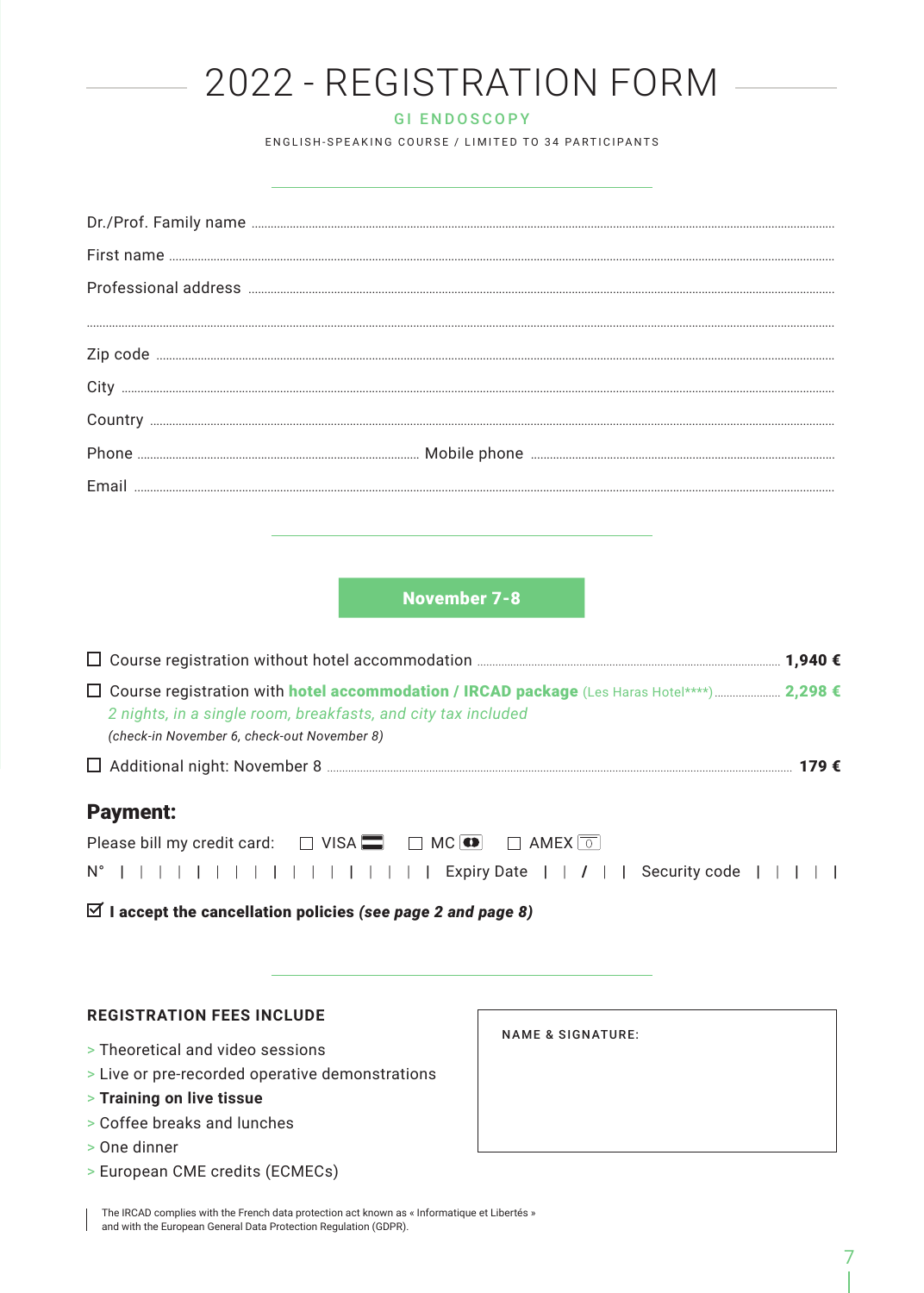

# **IRCAD: INNOVATION & EXCELLENCE FOR SURGERY**

The IRCAD offers an exceptional training facility, welcoming over 7,200 surgeons from all surgical specialties every year. It is considered one of the leading surgical education providers in the world in the field of minimally invasive surgery. With the world's top experts, the perfect mix between theoretical sessions and hands-on practice, and the latest generation of robots, the IRCAD experience will answer all your needs.

### **FULL IMMERSION IN GI ENDOSCOPY**

Over the last years, therapeutic endoscopy has progressively become the first-line treatment for a variety of pathologies involving the upper and lower gastrointestinal tract. Superficial early gastrointestinal neoplasia and preneoplastic lesions may safely be removed with endoscopic mucosectomy (EMR), endoscopic submucosal dissection (ESD), and endoscopic full-thickness resection (EFTR): these organ-sparing procedures have completely changed the approach for a multitude of patients benefiting from early diagnosis thanks to major advances in endoscopic imaging.

Many benign esophageal diseases (e.g. Zenker's diverticulum, achalasia, symptomatic esophageal diverticula, gastroesophageal reflux) may also benefit from a minimally invasive endoscopic approach. The course will focus on the technical aspects, treatment of potential complications, results and novelties of these endoscopic treatments. The IRCAD course is a unique opportunity to learn about modern approaches to a wide range of clinical scenarios, and to train for the management of digestive diseases.

### COURSE CANCELLATION POLICY

Should you wish to cancel or postpone your registration, please notify us by email at: cancellation@ircad.fr. Please note that no refund or postponement will be considered for any cancellation received less than 6 weeks before the course starts, even if Visa application has been denied.

Please check our website to see the specific cancellation policy due to the COVID-19 sanitary situation.